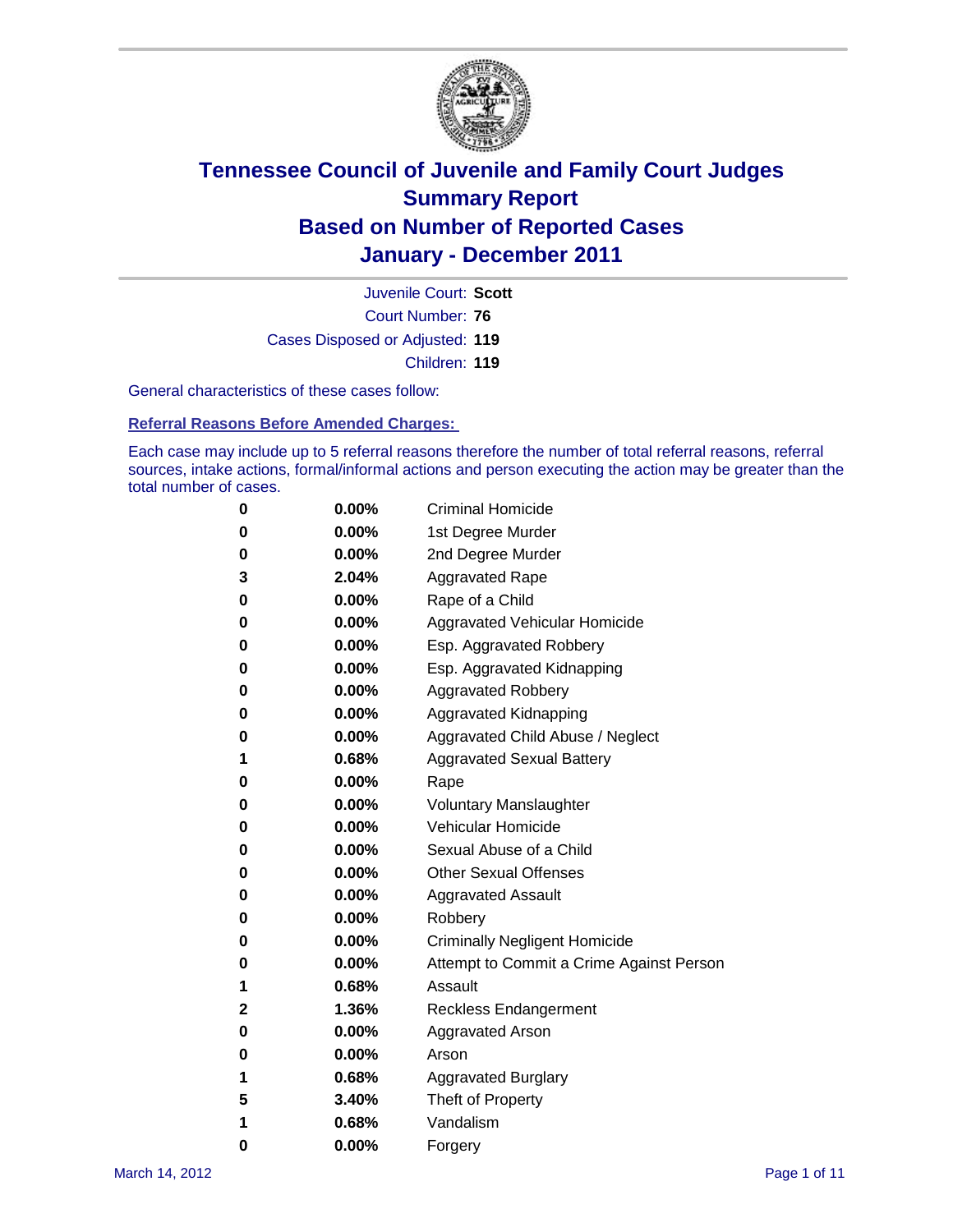

Court Number: **76** Juvenile Court: **Scott** Cases Disposed or Adjusted: **119** Children: **119**

#### **Referral Reasons Before Amended Charges:**

Each case may include up to 5 referral reasons therefore the number of total referral reasons, referral sources, intake actions, formal/informal actions and person executing the action may be greater than the total number of cases.

| 0 | 0.00%    | <b>Worthless Checks</b>                                     |
|---|----------|-------------------------------------------------------------|
| 0 | 0.00%    | Illegal Possession / Fraudulent Use of Credit / Debit Cards |
| 4 | 2.72%    | <b>Burglary</b>                                             |
| 2 | 1.36%    | Unauthorized Use of a Vehicle                               |
| 0 | $0.00\%$ | <b>Cruelty to Animals</b>                                   |
| 0 | 0.00%    | Sale of Controlled Substances                               |
| 1 | 0.68%    | <b>Other Drug Offenses</b>                                  |
| 9 | 6.12%    | <b>Possession of Controlled Substances</b>                  |
| 0 | $0.00\%$ | <b>Criminal Attempt</b>                                     |
| 0 | 0.00%    | Carrying Weapons on School Property                         |
| 0 | 0.00%    | Unlawful Carrying / Possession of a Weapon                  |
| 5 | 3.40%    | <b>Evading Arrest</b>                                       |
| 0 | $0.00\%$ | Escape                                                      |
| 1 | 0.68%    | Driving Under Influence (DUI)                               |
| 1 | 0.68%    | Possession / Consumption of Alcohol                         |
| 0 | $0.00\%$ | Resisting Stop, Frisk, Halt, Arrest or Search               |
| 0 | $0.00\%$ | <b>Aggravated Criminal Trespass</b>                         |
| 1 | 0.68%    | Harassment                                                  |
| 0 | 0.00%    | Failure to Appear                                           |
| 1 | 0.68%    | Filing a False Police Report                                |
| 0 | 0.00%    | <b>Criminal Impersonation</b>                               |
| 2 | 1.36%    | <b>Disorderly Conduct</b>                                   |
| 0 | 0.00%    | <b>Criminal Trespass</b>                                    |
| 0 | 0.00%    | <b>Public Intoxication</b>                                  |
| 0 | $0.00\%$ | Gambling                                                    |
| 4 | 2.72%    | Traffic                                                     |
| 1 | 0.68%    | <b>Local Ordinances</b>                                     |
| 0 | 0.00%    | Violation of Wildlife Regulations                           |
| 0 | $0.00\%$ | Contempt of Court                                           |
| 3 | 2.04%    | Violation of Probation                                      |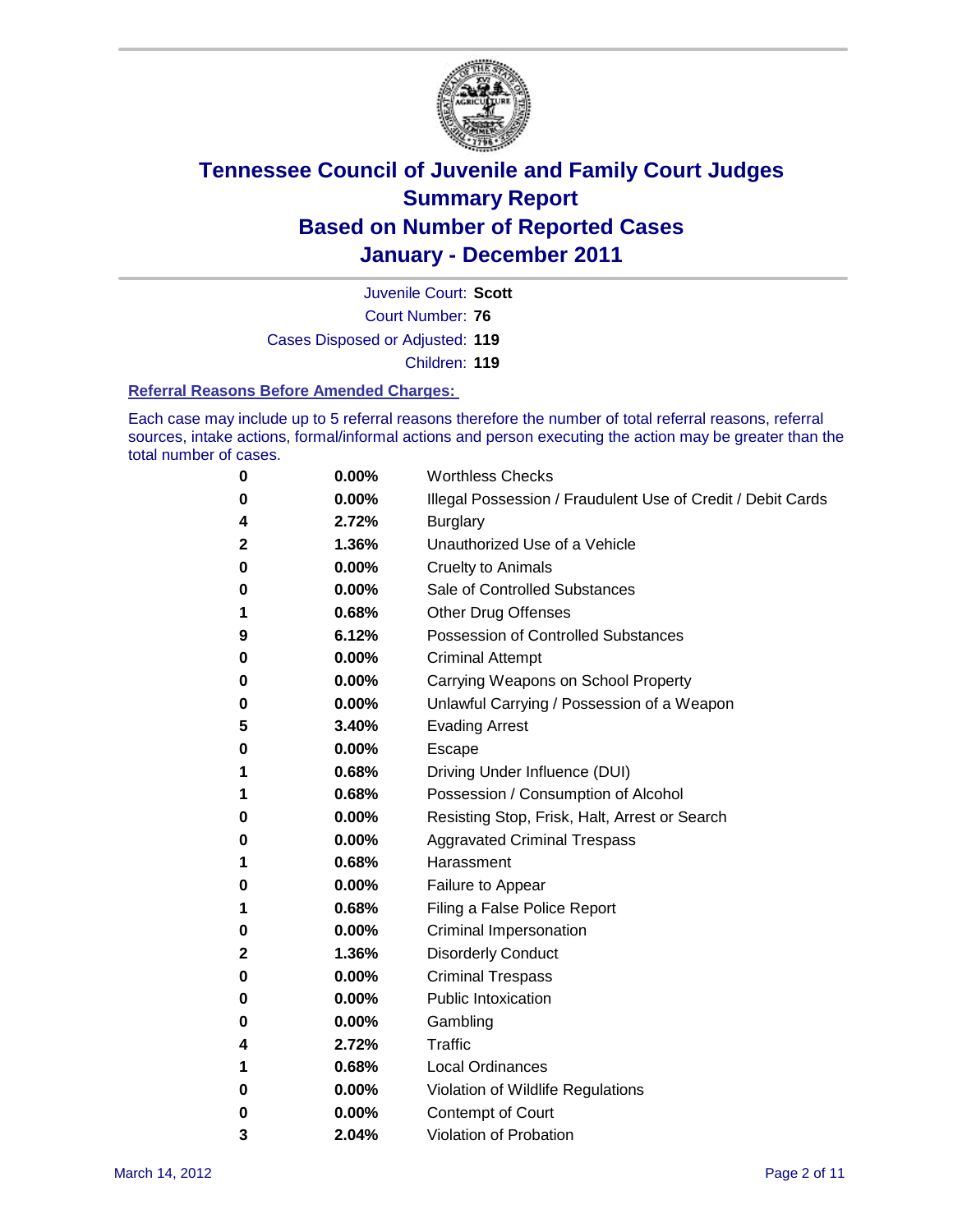

Court Number: **76** Juvenile Court: **Scott** Cases Disposed or Adjusted: **119** Children: **119**

#### **Referral Reasons Before Amended Charges:**

Each case may include up to 5 referral reasons therefore the number of total referral reasons, referral sources, intake actions, formal/informal actions and person executing the action may be greater than the total number of cases.

| 0            | $0.00\%$ | <b>Violation of Aftercare</b>          |
|--------------|----------|----------------------------------------|
| 90           | 61.22%   | <b>Unruly Behavior</b>                 |
| 4            | 2.72%    | Truancy                                |
| $\mathbf{2}$ | 1.36%    | In-State Runaway                       |
| 0            | 0.00%    | Out-of-State Runaway                   |
| $\mathbf{2}$ | 1.36%    | Possession of Tobacco Products         |
| 0            | 0.00%    | Violation of a Valid Court Order       |
| $\bf{0}$     | 0.00%    | Violation of Curfew                    |
| 0            | 0.00%    | Sexually Abused Child                  |
| 0            | 0.00%    | <b>Physically Abused Child</b>         |
| 0            | 0.00%    | Dependency / Neglect                   |
| 0            | $0.00\%$ | <b>Termination of Parental Rights</b>  |
| 0            | $0.00\%$ | <b>Violation of Pretrial Diversion</b> |
| 0            | 0.00%    | Violation of Informal Adjustment       |
| 0            | 0.00%    | <b>Judicial Review</b>                 |
| 0            | $0.00\%$ | <b>Administrative Review</b>           |
| 0            | $0.00\%$ | <b>Foster Care Review</b>              |
| 0            | 0.00%    | Custody                                |
| 0            | 0.00%    | Visitation                             |
| 0            | 0.00%    | Paternity / Legitimation               |
| 0            | 0.00%    | <b>Child Support</b>                   |
| 0            | 0.00%    | <b>Request for Medical Treatment</b>   |
| 0            | 0.00%    | <b>Consent to Marry</b>                |
| 0            | 0.00%    | Other                                  |
| 147          | 100.00%  | <b>Total Referrals</b>                 |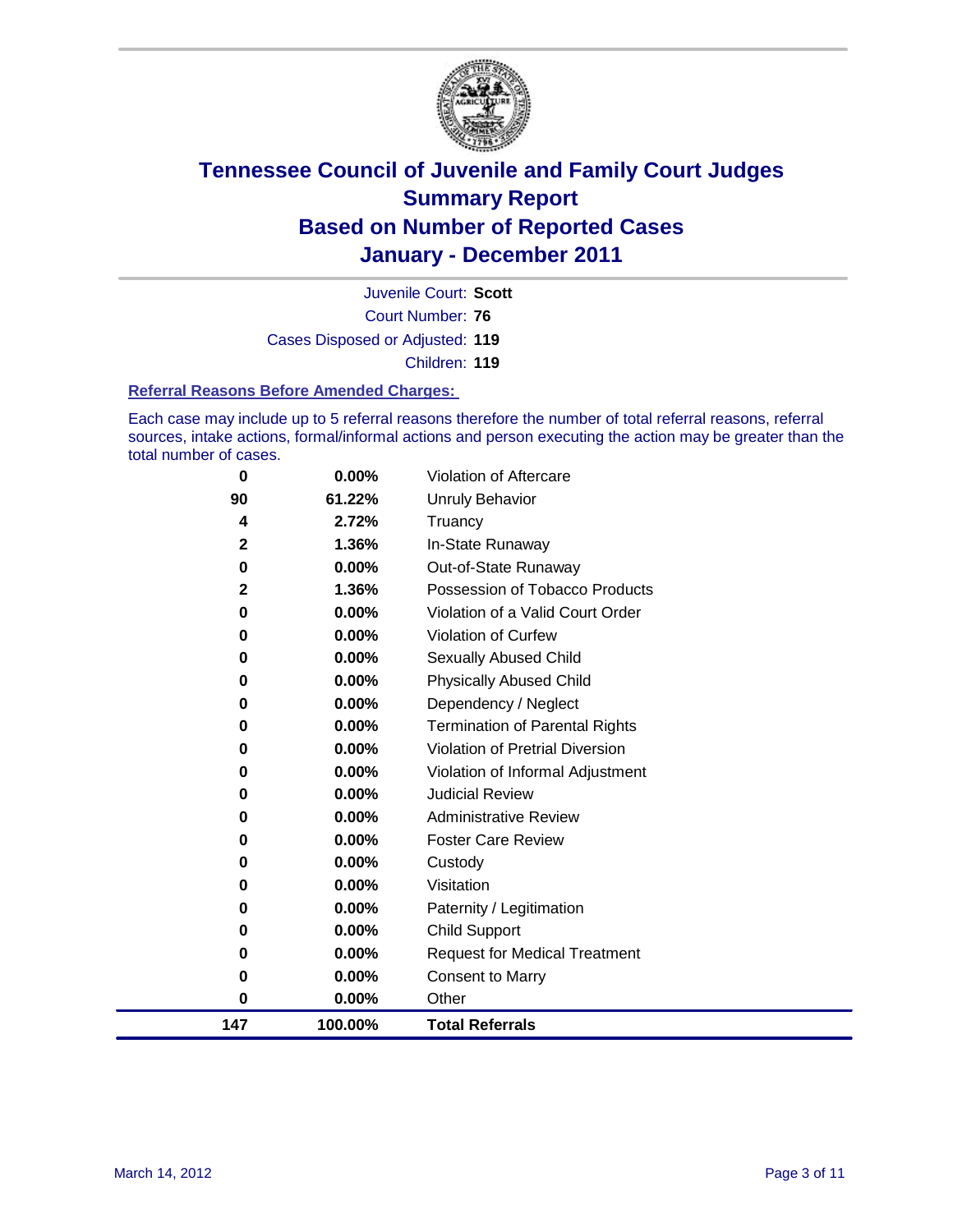

|                            |                                 | Juvenile Court: Scott             |  |  |  |  |  |  |
|----------------------------|---------------------------------|-----------------------------------|--|--|--|--|--|--|
| Court Number: 76           |                                 |                                   |  |  |  |  |  |  |
|                            | Cases Disposed or Adjusted: 119 |                                   |  |  |  |  |  |  |
|                            |                                 | Children: 119                     |  |  |  |  |  |  |
| <b>Referral Sources: 1</b> |                                 |                                   |  |  |  |  |  |  |
| 101                        | 68.71%                          | Law Enforcement                   |  |  |  |  |  |  |
| 1                          | 0.68%                           | Parents                           |  |  |  |  |  |  |
| 0                          | $0.00\%$                        | Relatives                         |  |  |  |  |  |  |
| 0                          | $0.00\%$                        | Self                              |  |  |  |  |  |  |
| 44                         | 29.93%                          | School                            |  |  |  |  |  |  |
| 0                          | $0.00\%$                        | <b>CSA</b>                        |  |  |  |  |  |  |
| $\bf{0}$                   | $0.00\%$                        | <b>DCS</b>                        |  |  |  |  |  |  |
| $\bf{0}$                   | $0.00\%$                        | <b>Other State Department</b>     |  |  |  |  |  |  |
| 0                          | $0.00\%$                        | <b>District Attorney's Office</b> |  |  |  |  |  |  |
| 0                          | $0.00\%$                        | <b>Court Staff</b>                |  |  |  |  |  |  |
| 0                          | $0.00\%$                        | Social Agency                     |  |  |  |  |  |  |
| 0                          | $0.00\%$                        | <b>Other Court</b>                |  |  |  |  |  |  |

| 147 | 100.00%  | <b>Total Referral Sources</b> |
|-----|----------|-------------------------------|
| 0   | $0.00\%$ | Other                         |
| 0   | $0.00\%$ | Unknown                       |
| 0   | $0.00\%$ | Hospital                      |
|     | 0.68%    | Child & Parent                |
| 0   | $0.00\%$ | Victim                        |

### **Age of Child at Referral: 2**

| 119          | 100.00% | <b>Total Child Count</b> |
|--------------|---------|--------------------------|
| 0            | 0.00%   | <b>Unknown</b>           |
| 1            | 0.84%   | Ages 19 and Over         |
| 22           | 18.49%  | Ages 17 through 18       |
| 66           | 55.46%  | Ages 15 through 16       |
| 26           | 21.85%  | Ages 13 through 14       |
| $\mathbf{2}$ | 1.68%   | Ages 11 through 12       |
| 2            | 1.68%   | Ages 10 and Under        |
|              |         |                          |

<sup>1</sup> If different than number of Referral Reasons (147), verify accuracy of your court's data.

<sup>2</sup> One child could be counted in multiple categories, verify accuracy of your court's data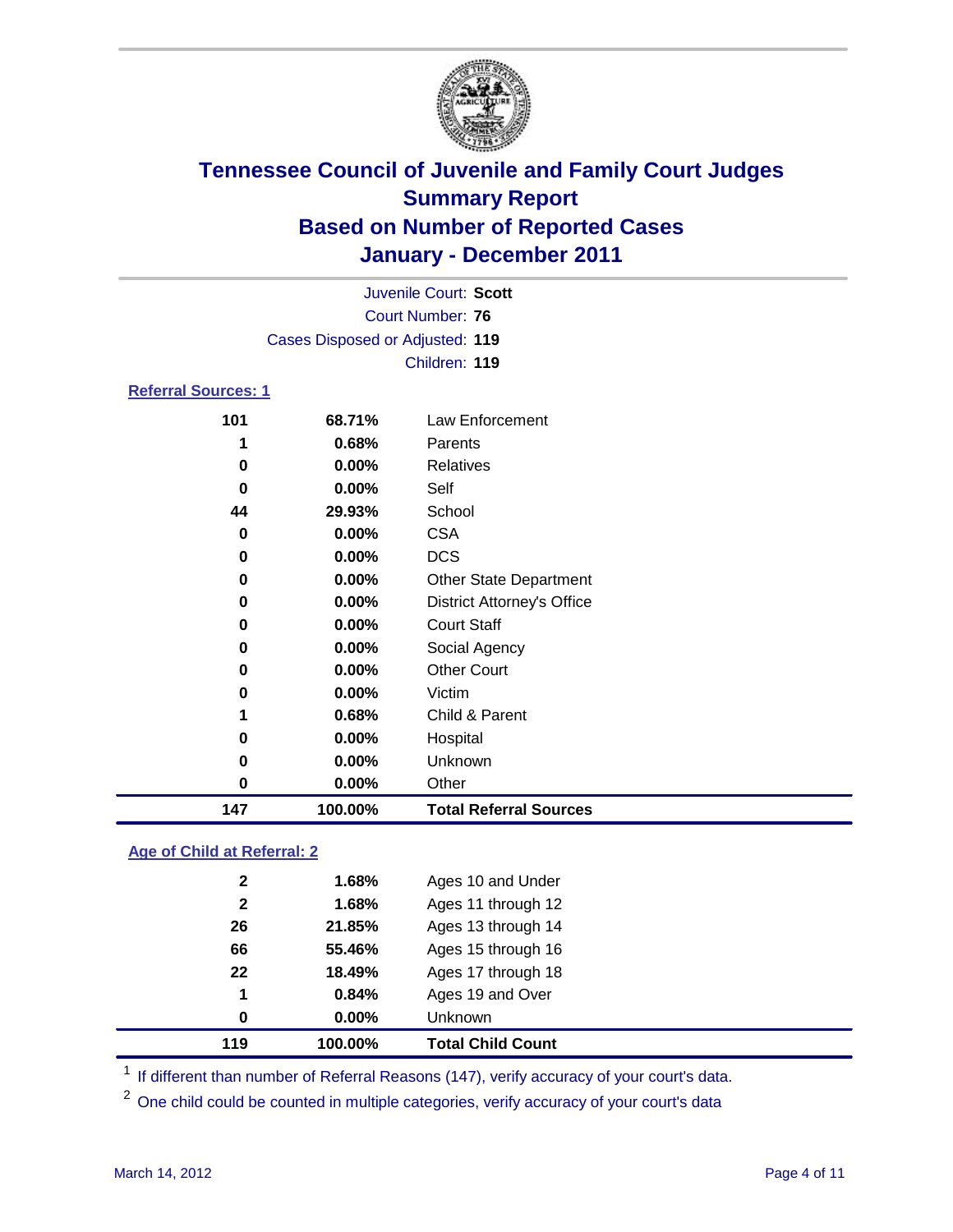

| Juvenile Court: Scott                   |                                 |                          |  |  |  |
|-----------------------------------------|---------------------------------|--------------------------|--|--|--|
|                                         | <b>Court Number: 76</b>         |                          |  |  |  |
|                                         | Cases Disposed or Adjusted: 119 |                          |  |  |  |
|                                         |                                 | Children: 119            |  |  |  |
| Sex of Child: 1                         |                                 |                          |  |  |  |
| 78                                      | 65.55%                          | Male                     |  |  |  |
| 41                                      | 34.45%                          | Female                   |  |  |  |
| 0                                       | 0.00%                           | Unknown                  |  |  |  |
| 119                                     | 100.00%                         | <b>Total Child Count</b> |  |  |  |
| Race of Child: 1                        |                                 |                          |  |  |  |
| 119                                     | 100.00%                         | White                    |  |  |  |
| $\mathbf 0$                             | 0.00%                           | African American         |  |  |  |
| 0                                       | 0.00%                           | Native American          |  |  |  |
| $\mathbf 0$                             | 0.00%                           | Asian                    |  |  |  |
| 0                                       | 0.00%                           | Mixed                    |  |  |  |
| $\mathbf 0$                             | 0.00%                           | Unknown                  |  |  |  |
| 119                                     | 100.00%                         | <b>Total Child Count</b> |  |  |  |
| <b>Hispanic Origin: 1</b>               |                                 |                          |  |  |  |
| 3                                       | 2.52%                           | Yes                      |  |  |  |
| 116                                     | 97.48%                          | <b>No</b>                |  |  |  |
| $\mathbf 0$                             | 0.00%                           | Unknown                  |  |  |  |
| 119                                     | 100.00%                         | <b>Total Child Count</b> |  |  |  |
| <b>School Enrollment of Children: 1</b> |                                 |                          |  |  |  |
| 115                                     | 96.64%                          | Yes                      |  |  |  |
| 4                                       | 3.36%                           | No                       |  |  |  |
| $\mathbf 0$                             | 0.00%                           | Unknown                  |  |  |  |
| 119                                     | 100.00%                         | <b>Total Child Count</b> |  |  |  |

One child could be counted in multiple categories, verify accuracy of your court's data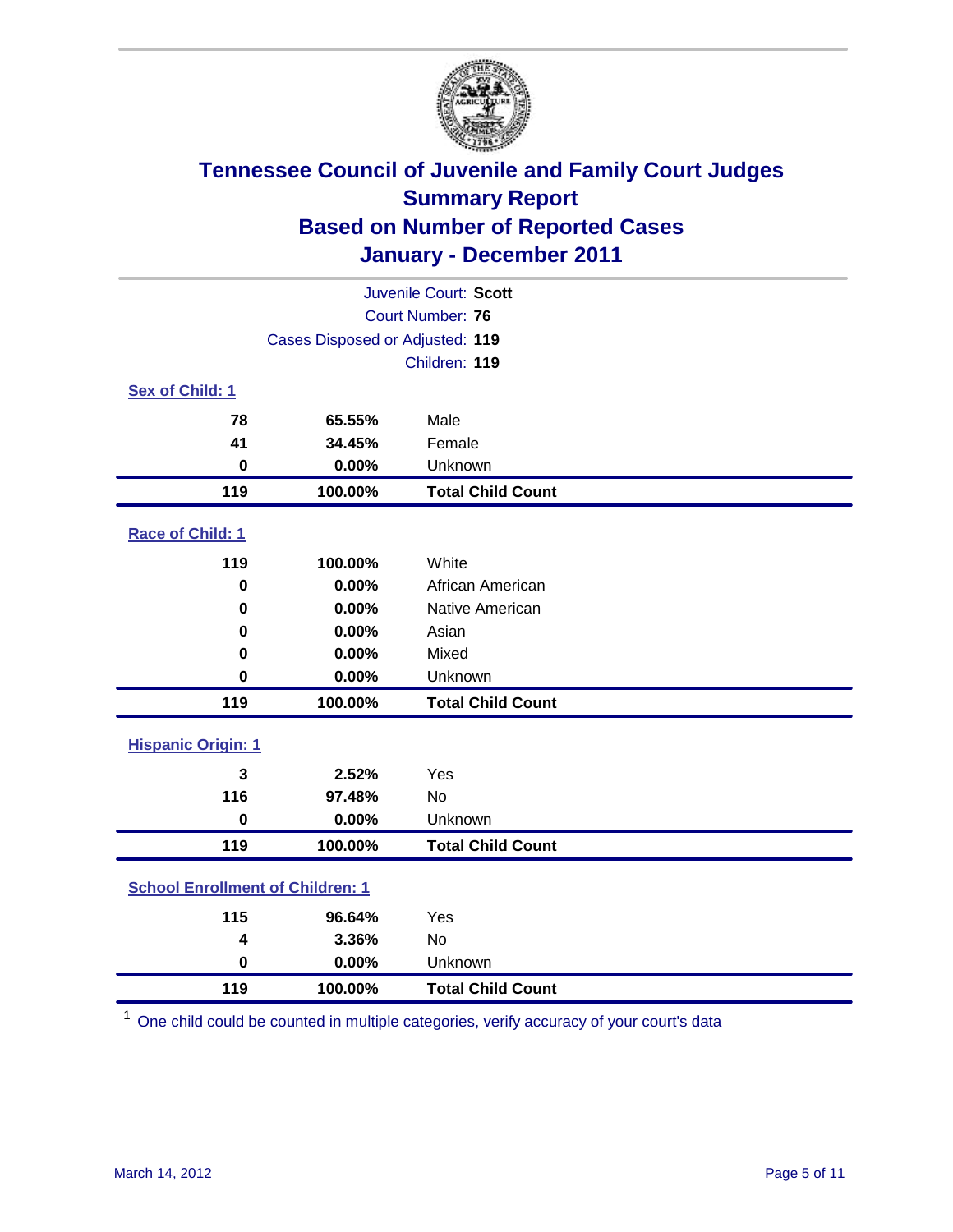

Court Number: **76** Juvenile Court: **Scott** Cases Disposed or Adjusted: **119** Children: **119 Living Arrangement of Child at Time of Referral: 1 83.19%** With Both Biological Parents

| 119 | 100.00%  | <b>Total Child Count</b>       |
|-----|----------|--------------------------------|
| 0   | $0.00\%$ | Other                          |
| 0   | $0.00\%$ | Unknown                        |
|     | 0.84%    | Independent                    |
| 0   | $0.00\%$ | In an Institution              |
| 0   | $0.00\%$ | In a Residential Center        |
|     | 0.84%    | In a Group Home                |
| 0   | $0.00\%$ | With Foster Family             |
| 0   | $0.00\%$ | With Adoptive Parents          |
| 0   | $0.00\%$ | <b>With Relatives</b>          |
|     | 0.84%    | <b>With Father</b>             |
| 8   | 6.72%    | With Mother                    |
| 9   | 7.56%    | With Mother and Stepfather     |
| 0   | $0.00\%$ | With Father and Stepmother     |
| ນນ  | 09. IYY0 | VIIII DUIII DIUIUGICAI PATENIS |

### **Type of Detention: 2**

| 119 | 100.00%  | <b>Total Detention Count</b> |  |
|-----|----------|------------------------------|--|
| 48  | 40.34%   | Other                        |  |
| 22  | 18.49%   | Does Not Apply               |  |
| 0   | $0.00\%$ | <b>Unknown</b>               |  |
| 0   | $0.00\%$ | <b>Psychiatric Hospital</b>  |  |
| 0   | 0.00%    | Jail - No Separation         |  |
| 0   | $0.00\%$ | Jail - Partial Separation    |  |
| 1   | 0.84%    | Jail - Complete Separation   |  |
| 13  | 10.92%   | Juvenile Detention Facility  |  |
| 35  | 29.41%   | Non-Secure Placement         |  |
|     |          |                              |  |

<sup>1</sup> One child could be counted in multiple categories, verify accuracy of your court's data

<sup>2</sup> If different than number of Cases (119) verify accuracy of your court's data.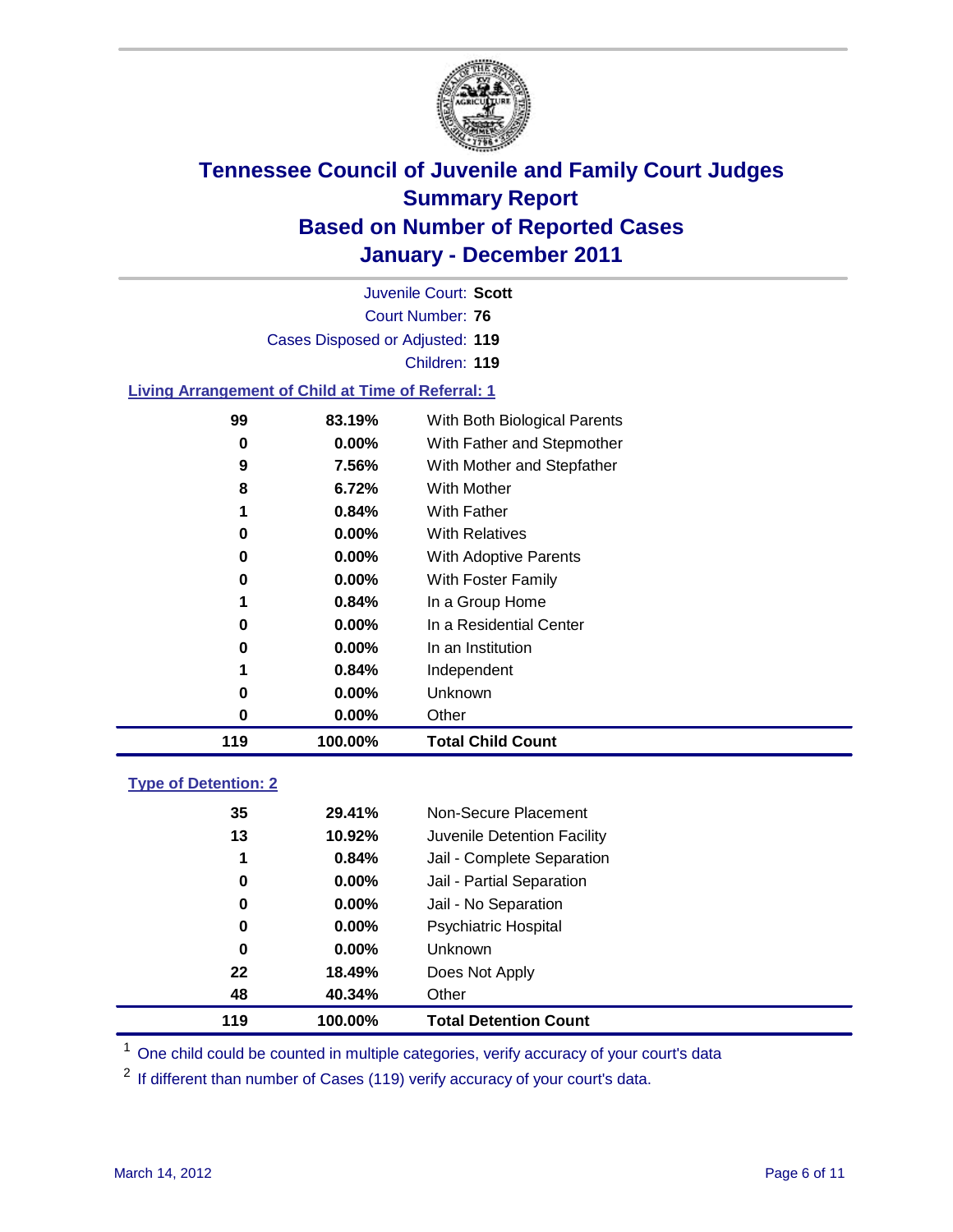

|                                                    |                                 | Juvenile Court: Scott                |  |  |  |
|----------------------------------------------------|---------------------------------|--------------------------------------|--|--|--|
| <b>Court Number: 76</b>                            |                                 |                                      |  |  |  |
|                                                    | Cases Disposed or Adjusted: 119 |                                      |  |  |  |
|                                                    |                                 | Children: 119                        |  |  |  |
| <b>Placement After Secure Detention Hearing: 1</b> |                                 |                                      |  |  |  |
| 63                                                 | 52.94%                          | Returned to Prior Living Arrangement |  |  |  |
| 4                                                  | 3.36%                           | Juvenile Detention Facility          |  |  |  |
| 1                                                  | 0.84%                           | Jail                                 |  |  |  |
| $\bf{0}$                                           | 0.00%                           | Shelter / Group Home                 |  |  |  |
| 0                                                  | 0.00%                           | <b>Foster Family Home</b>            |  |  |  |
| 0                                                  | 0.00%                           | Psychiatric Hospital                 |  |  |  |
| 0                                                  | $0.00\%$                        | Unknown                              |  |  |  |
| 50                                                 | 42.02%                          | Does Not Apply                       |  |  |  |
| 1                                                  | 0.84%                           | Other                                |  |  |  |
| 119                                                | 100.00%                         | <b>Total Placement Count</b>         |  |  |  |
| <b>Intake Actions: 2</b>                           |                                 |                                      |  |  |  |
|                                                    |                                 |                                      |  |  |  |
| 147                                                | 100.00%                         | <b>Petition Filed</b>                |  |  |  |
| 0                                                  | 0.00%                           | <b>Motion Filed</b>                  |  |  |  |
| 0                                                  | 0.00%                           | <b>Citation Processed</b>            |  |  |  |
| 0                                                  | 0.00%                           | Notification of Paternity Processed  |  |  |  |
| 0                                                  | 0.00%                           | Scheduling of Judicial Review        |  |  |  |
| 0                                                  | 0.00%                           | Scheduling of Administrative Review  |  |  |  |
| 0                                                  | 0.00%                           | Scheduling of Foster Care Review     |  |  |  |
| 0                                                  | 0.00%                           | Unknown                              |  |  |  |
| 0                                                  | 0.00%                           | Does Not Apply                       |  |  |  |
| 0                                                  | 0.00%                           | Other                                |  |  |  |
| 147                                                | 100.00%                         | <b>Total Intake Count</b>            |  |  |  |

<sup>1</sup> If different than number of Cases (119) verify accuracy of your court's data.

<sup>2</sup> If different than number of Referral Reasons (147), verify accuracy of your court's data.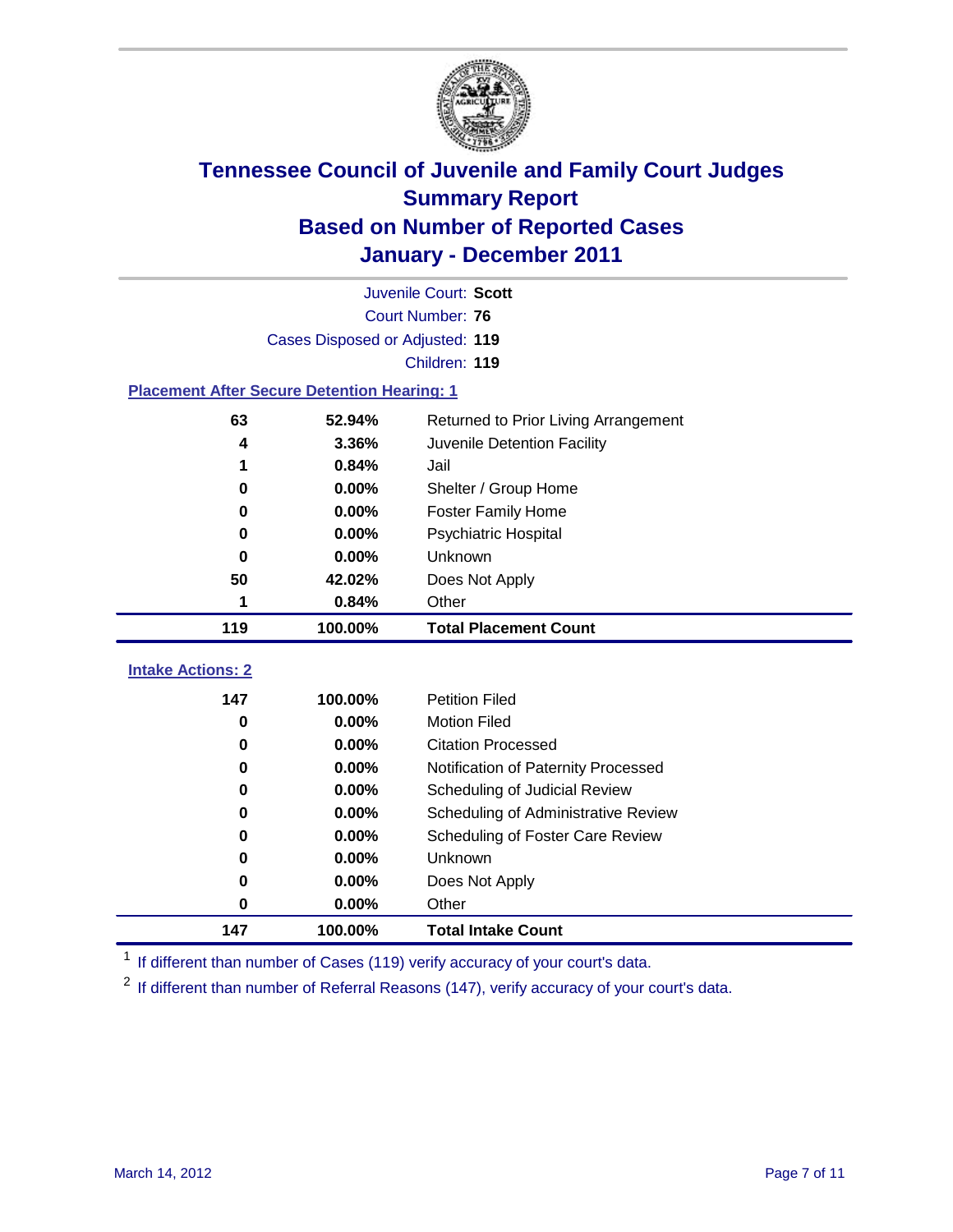

Court Number: **76** Juvenile Court: **Scott** Cases Disposed or Adjusted: **119** Children: **119**

#### **Last Grade Completed by Child: 1**

| 0         | 0.00%    | Too Young for School         |
|-----------|----------|------------------------------|
| 0         | 0.00%    | Preschool                    |
| 0         | 0.00%    | Kindergarten                 |
| 0         | 0.00%    | 1st Grade                    |
| 0         | $0.00\%$ | 2nd Grade                    |
| 1         | 0.84%    | 3rd Grade                    |
| 1         | 0.84%    | 4th Grade                    |
| 0         | 0.00%    | 5th Grade                    |
| 1         | 0.84%    | 6th Grade                    |
| 8         | 6.72%    | 7th Grade                    |
| 20        | 16.81%   | 8th Grade                    |
| 31        | 26.05%   | 9th Grade                    |
| 19        | 15.97%   | 10th Grade                   |
| 38        | 31.93%   | 11th Grade                   |
| 0         | 0.00%    | 12th Grade                   |
| 0         | 0.00%    | Non-Graded Special Ed        |
| 0         | 0.00%    | <b>GED</b>                   |
| 0         | 0.00%    | Graduated                    |
| 0         | 0.00%    | <b>Never Attended School</b> |
| 0         | 0.00%    | Unknown                      |
| $\pmb{0}$ | 0.00%    | Other                        |
| 119       | 100.00%  | <b>Total Child Count</b>     |

### **Enrolled in Special Education: 1**

| 4<br>115 | 3.36%<br>96.64% | Yes<br>No                |  |
|----------|-----------------|--------------------------|--|
| 0        | $0.00\%$        | Unknown                  |  |
| 119      | 100.00%         | <b>Total Child Count</b> |  |

One child could be counted in multiple categories, verify accuracy of your court's data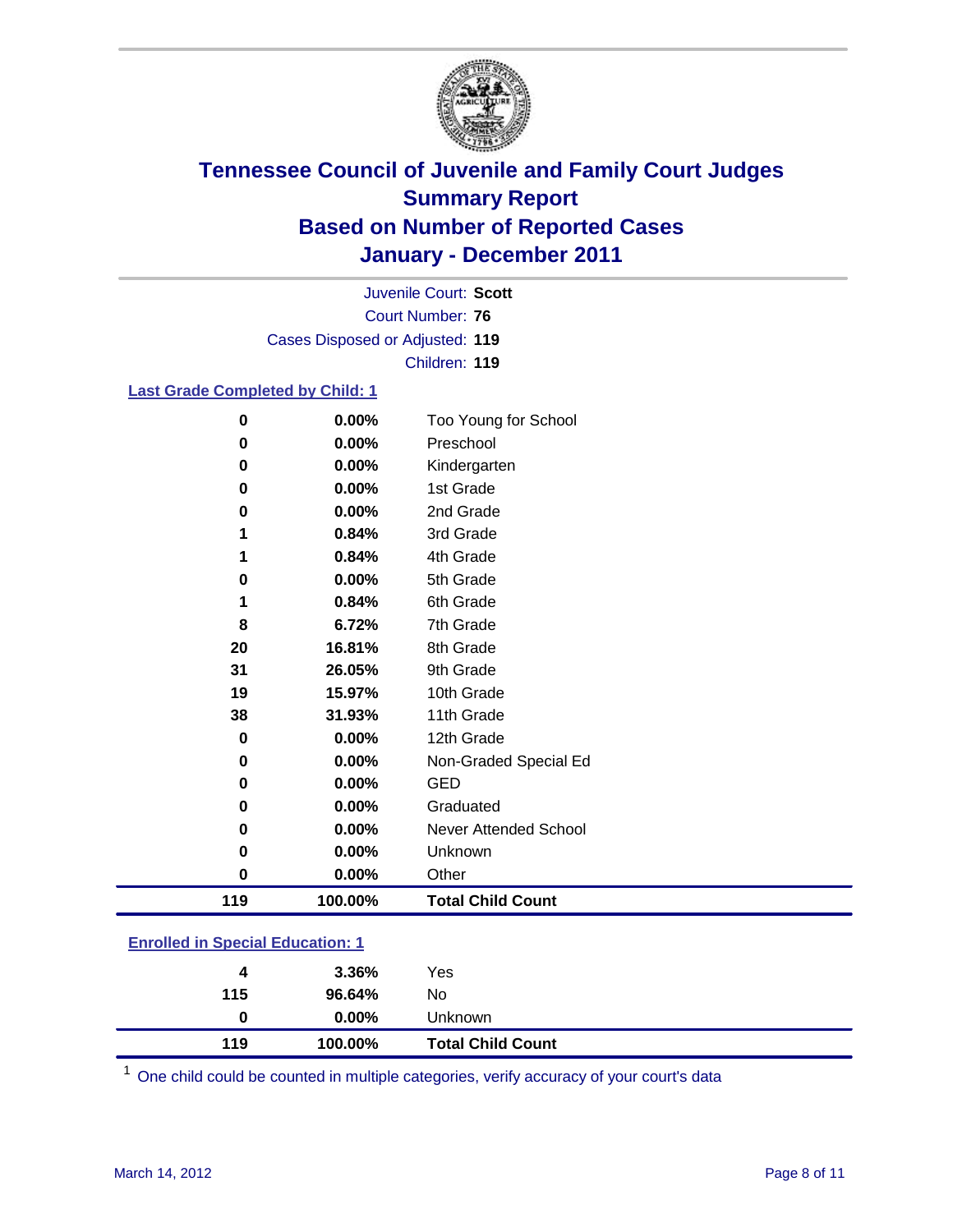

|                              |                                 | Juvenile Court: Scott     |
|------------------------------|---------------------------------|---------------------------|
|                              |                                 | Court Number: 76          |
|                              | Cases Disposed or Adjusted: 119 |                           |
|                              |                                 | Children: 119             |
| <b>Action Executed By: 1</b> |                                 |                           |
| 147                          | 100.00%                         | Judge                     |
| $\bf{0}$                     | $0.00\%$                        | Magistrate                |
| $\bf{0}$                     | 0.00%                           | <b>YSO</b>                |
| 0                            | 0.00%                           | Other                     |
| 0                            | 0.00%                           | Unknown                   |
| 147                          | 100.00%                         | <b>Total Action Count</b> |

### **Formal / Informal Actions: 1**

| 17           | 11.56%   | Dismissed                                        |
|--------------|----------|--------------------------------------------------|
| 0            | $0.00\%$ | Retired / Nolle Prosequi                         |
| 28           | 19.05%   | <b>Complaint Substantiated Delinquent</b>        |
| 0            | 0.00%    | <b>Complaint Substantiated Status Offender</b>   |
| 0            | 0.00%    | <b>Complaint Substantiated Dependent/Neglect</b> |
| 0            | $0.00\%$ | <b>Complaint Substantiated Abused</b>            |
| 0            | $0.00\%$ | <b>Complaint Substantiated Mentally III</b>      |
| 0            | $0.00\%$ | Informal Adjustment                              |
| 0            | $0.00\%$ | <b>Pretrial Diversion</b>                        |
| $\mathbf{2}$ | $1.36\%$ | <b>Transfer to Adult Court Hearing</b>           |
| 0            | $0.00\%$ | Charges Cleared by Transfer to Adult Court       |
| 0            | $0.00\%$ | Special Proceeding                               |
| $\bf{0}$     | $0.00\%$ | <b>Review Concluded</b>                          |
| 100          | 68.03%   | Case Held Open                                   |
| 0            | $0.00\%$ | Other                                            |
| 0            | $0.00\%$ | <b>Unknown</b>                                   |
| 147          | 100.00%  | <b>Total Action Count</b>                        |

<sup>1</sup> If different than number of Referral Reasons (147), verify accuracy of your court's data.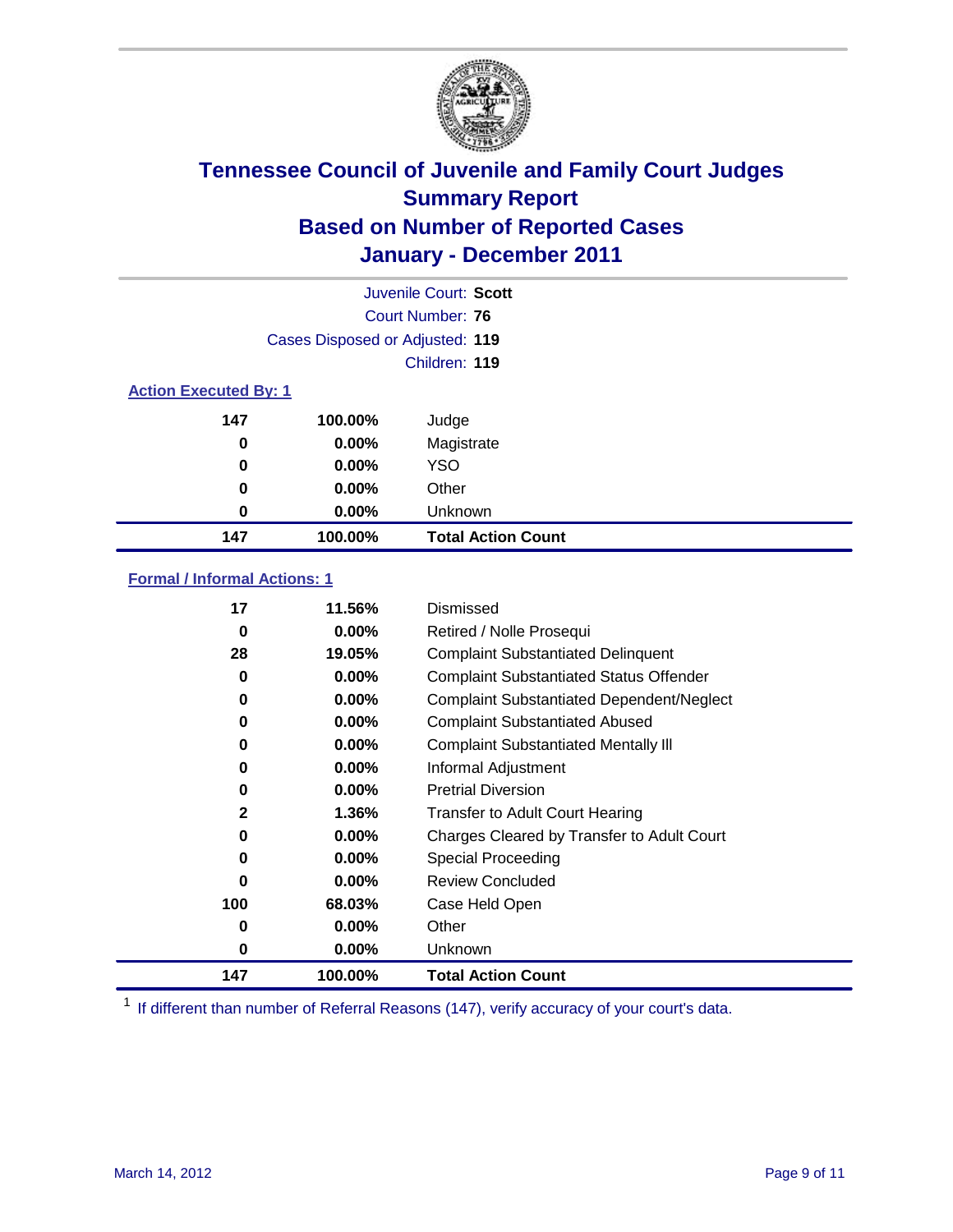

|                       |                                 | Juvenile Court: Scott                                 |
|-----------------------|---------------------------------|-------------------------------------------------------|
|                       |                                 | <b>Court Number: 76</b>                               |
|                       | Cases Disposed or Adjusted: 119 |                                                       |
|                       |                                 | Children: 119                                         |
| <b>Case Outcomes:</b> |                                 | There can be multiple outcomes for one child or case. |
| 17                    | 13.60%                          | <b>Case Dismissed</b>                                 |
| 1                     | 0.80%                           | Case Retired or Nolle Prosequi                        |
| 0                     | 0.00%                           | Warned / Counseled                                    |
| 88                    | 70.40%                          | Held Open For Review                                  |
| 0                     | 0.00%                           | Supervision / Probation to Juvenile Court             |
| 1                     | 0.80%                           | <b>Probation to Parents</b>                           |
| 0                     | 0.00%                           | Referral to Another Entity for Supervision / Service  |
| 0                     | 0.00%                           | Referred for Mental Health Counseling                 |
| 1                     | 0.80%                           | Referred for Alcohol and Drug Counseling              |
| 0                     | 0.00%                           | Referred to Alternative School                        |
| 0                     | 0.00%                           | Referred to Private Child Agency                      |
| 0                     | 0.00%                           | Referred to Defensive Driving School                  |
| 0                     | 0.00%                           | Referred to Alcohol Safety School                     |
| 0                     | 0.00%                           | Referred to Juvenile Court Education-Based Program    |
| 0                     | 0.00%                           | Driver's License Held Informally                      |
| 0                     | 0.00%                           | <b>Voluntary Placement with DMHMR</b>                 |
| 0                     | 0.00%                           | <b>Private Mental Health Placement</b>                |
| 0                     | 0.00%                           | <b>Private MR Placement</b>                           |
| 0                     | 0.00%                           | Placement with City/County Agency/Facility            |
| 0                     | 0.00%                           | Placement with Relative / Other Individual            |
| 0                     | 0.00%                           | Fine                                                  |
| 2                     | 1.60%                           | <b>Public Service</b>                                 |
| 0                     | 0.00%                           | Restitution                                           |
| 0                     | 0.00%                           | <b>Runaway Returned</b>                               |
| 0                     | 0.00%                           | No Contact Order                                      |
| 0                     | 0.00%                           | Injunction Other than No Contact Order                |
| 0                     | 0.00%                           | <b>House Arrest</b>                                   |
| 0                     | 0.00%                           | <b>Court Defined Curfew</b>                           |
| 0                     | 0.00%                           | Dismissed from Informal Adjustment                    |
| 0                     | 0.00%                           | <b>Dismissed from Pretrial Diversion</b>              |
| 0                     | 0.00%                           | Released from Probation                               |
| 2                     | 1.60%                           | <b>Transferred to Adult Court</b>                     |
| 0                     | 0.00%                           | <b>DMHMR Involuntary Commitment</b>                   |